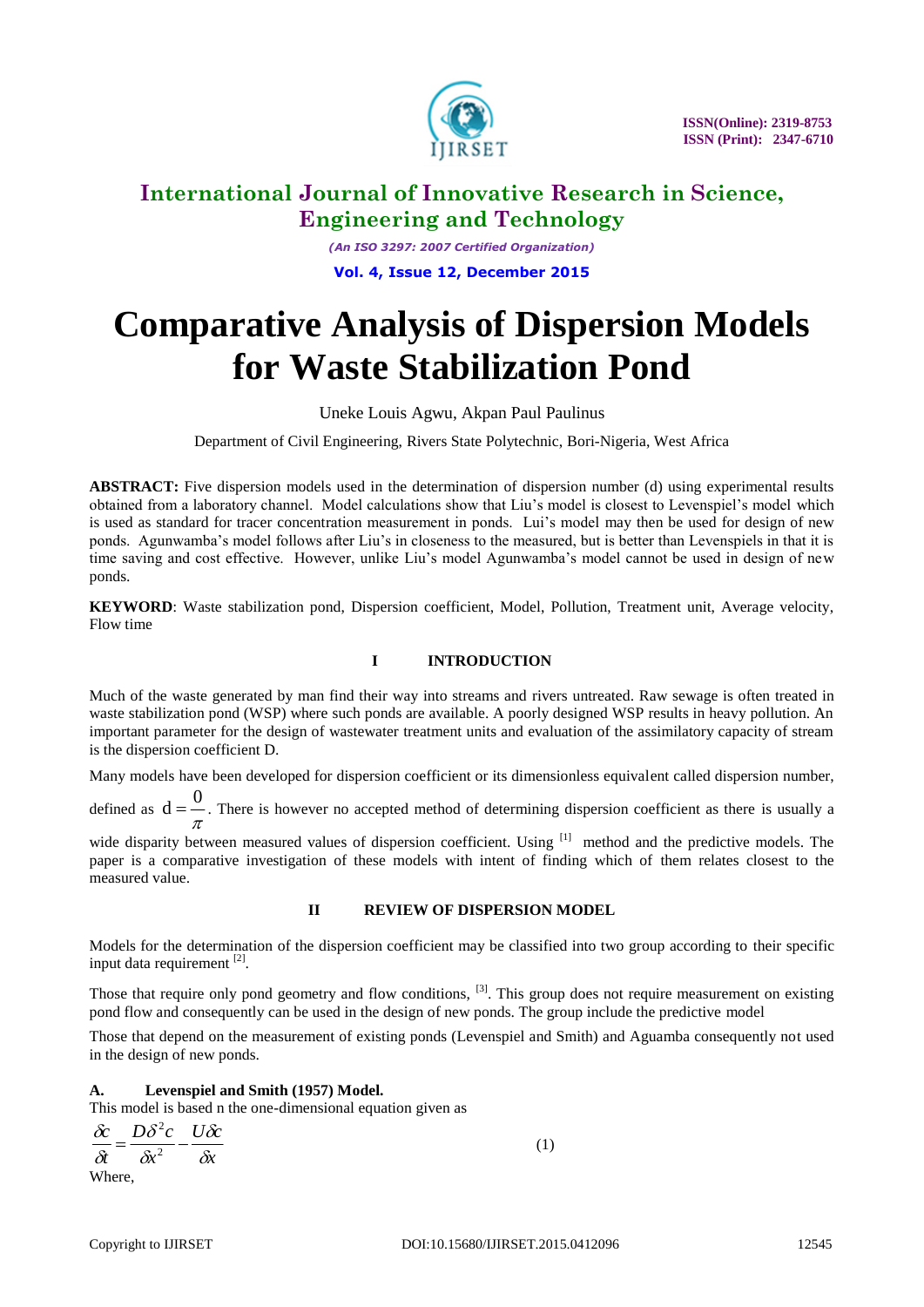

*(An ISO 3297: 2007 Certified Organization)*

#### **Vol. 4, Issue 12, December 2015**

C= tracer concentration, D= tracer dispersion coefficient, U= average velocity, x= distance along river stretch from inlet

t=time of flow

The solution of the equation is given as

$$
\frac{Cv}{M} = \frac{1}{(4\pi d_1)^{1/2}} \exp{-\frac{(x - ut)^2}{4\theta d_1}}
$$
(2)

M= mass of tracer injected, V=volume of wastewater, Q=flow rate,  $d_1$  = dispersion number= =  $\frac{D}{uL}$  $=\frac{D}{\overline{D}}$ , L= pond length

and 
$$
\theta
$$
 = dimensionless time  $\frac{Qt}{V}$ .

The normalised variance as given by Levenspiel and Smith using the movement method is

$$
\sigma^2 = \int \theta^2 \left(\frac{cv}{m}\right) \delta\theta - \left[\int \left(\frac{CV}{m}\right) \delta\theta\right]^2 \tag{3}
$$

The relationship between nomarlised varience and dispersion was obtained as [1]

$$
d = \frac{1}{8} \left[ \left( 8\delta^2 - 1 \right)^{\frac{1}{2}} - 1 \right]
$$
 (4)

Where

$$
\sigma = \frac{1}{\theta} \left[ \frac{\sum C_i \theta_i}{\sum C_i} - \theta^2 \right]
$$
 (5)

This is the conventional method of determining the coefficient of dispersion.

#### **B. Liu (1977) Model**

 $[4]$  modified fisher's formular into

$$
D = \frac{\alpha U^2 w}{U_X A} \tag{6}
$$

After experimentally finding the value of  $\alpha$ , Liu's assuming wide channel gave his formular as

$$
d = \frac{0.168(\theta)^{0.25}[w+2h]}{(Lwh)^{1.25}}
$$
 (7)

Polprasert and Bhahatarai argued that Lui's assumption of wide channels was not applicable to pond and gave their model as

$$
d = \frac{\alpha_2 U w^2}{U_x L h}
$$
 (8)

And solving arrived at

$$
d = \frac{0.184(\theta) \left[ w + 2h \right]^{0.489} w^{1.511}}{(Lh)^{1.489}}
$$
\n(9)

Taylor (1954) wrote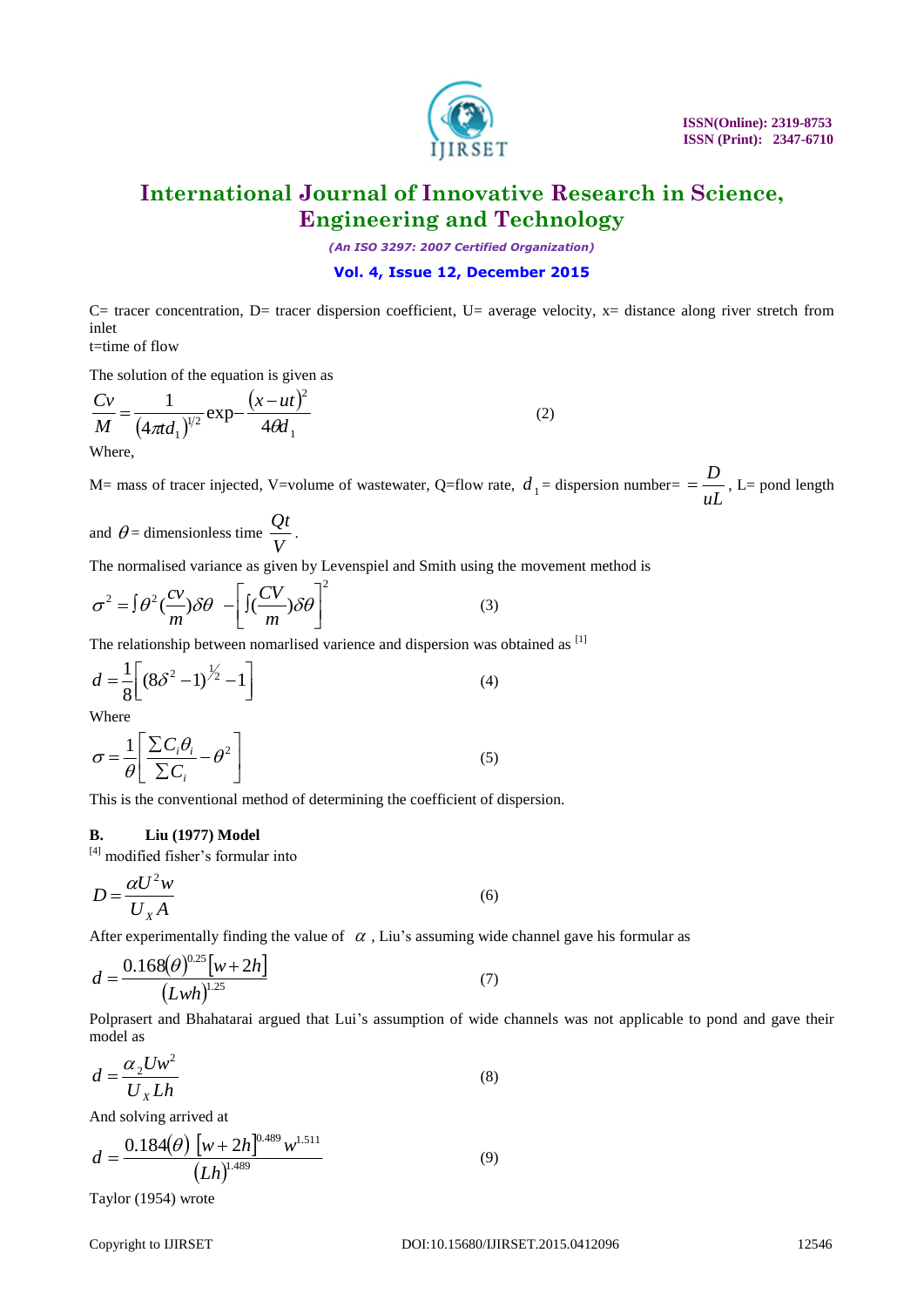

*(An ISO 3297: 2007 Certified Organization)*

**Vol. 4, Issue 12, December 2015**

$$
d=\frac{D_c}{UL}
$$

(10)

Where

 $D_C = 6.93 hU_x$ 

$$
U_x = v \left(\frac{f}{3}\right)^{\frac{1}{2}}
$$

$$
f = \frac{24}{R_e}
$$

 $R_e$ = Reynold's number= 2L  $\nu$  $U =$  Kinematic viscosity= 0.897x10<sup>-6</sup> m<sup>2</sup>/s

#### **C. Agunwamba (2011) Model**

Agunwamba's model is based on moment method at constant sampling time and variable distance <sup>[5]</sup>. The equation is

$$
\tau^2 = Ut \left(\frac{Dt}{u}\right)^{\frac{1}{2}} \exp\left(\frac{u^2t}{4D}\right) + \frac{1}{2} \left(u^2t^2 + 2Dt\right) \exp\left(\frac{u}{2}\left(\frac{t}{D}\right)^{\frac{1}{2}}\right)
$$

$$
-\left[Ut\left(\frac{Dt}{u}\right)^{\frac{1}{2}} ev f \left(\frac{-u}{2}\sqrt{\frac{t}{D}}\right) + \sqrt{\frac{Dt \exp}{\pi}} - \frac{u^2t}{4D}\right]^2 \tag{11}
$$

The variance is given as

$$
\tau = \frac{\sum cx^2}{\sum c} - \left(\frac{\sum cx}{\sum c}\right)^2\tag{12}
$$

The value of D in this paper was obtained by computer programming

#### **III METHODOLOGY**

Equipment and material used include a channel 14.0m long, 0.4m wide and 0.23m deep; a weighing balance; sodium chloride and a current meter. Salt weighing 400grams of salt was measured out and dissolved in 200 ml of water. The solution was introduced at the inlet of the channel with water flowing at a determined velocity. The samples were collected in two different ways.

First, samples were collected simultaneously at regular interval of 2.0m along the channel length. This represents the constant time variable distance method. The experiment was repeated at other determined velocities to obtain the constant time-variable distance data.

In the second method the salt solution was introduced at the channel inlet and collected at outlet at varying times representing the theoretical detention time of the channel. This is the constant distance, variable time method. The experiment was repeated nine times at the same velocity as in the first case.

In determining the chloride concentration (tracer) samples collected were titrated against silver nitrate solution with potassium chromate as indicator according to standard methods. The predicted values of concentration were calculated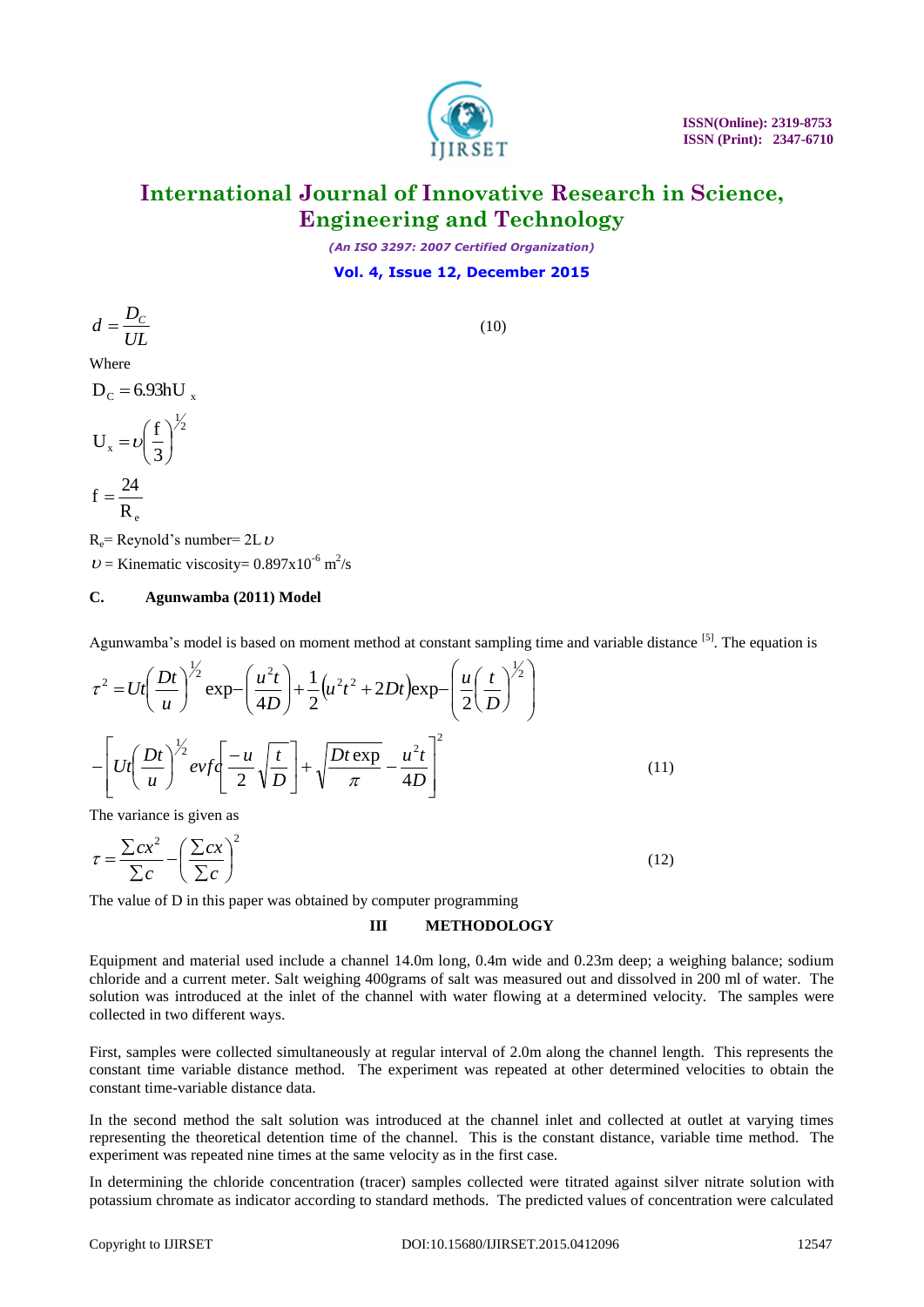

*(An ISO 3297: 2007 Certified Organization)*

#### **Vol. 4, Issue 12, December 2015**

using the various models and plotted against distance. These were compared with the measured value calculated by Leverspiel and smith equation. The constant time variable distance plot was based on Agunwamba's model.

#### **IV RESULTS AND DISCUSSIONS**

|    | <b>Levenspiel and</b><br>smith | Liu       | and<br><b>Polprasert</b><br><b>Bhattarai</b> | <b>Taylor</b> | Agunwamba |  |
|----|--------------------------------|-----------|----------------------------------------------|---------------|-----------|--|
| 1. | 8.2709E-2                      | 7.6571E-2 | 2.6025E-4                                    | 4.788E-5      | 6.8051E-2 |  |
| 2. | 4.2576E-2                      | 7.2785E-2 | 1.3831E-4                                    | 9.026E-5      | 1.4770E-1 |  |
| 3. | 9.0176E-2                      | 7.0765E-2 | 8.8210E-5                                    | 1.378E-4      | 1.748E-1  |  |
| 4. | 5.8501E-2                      | 7.4852E-2 | 7.2575E-5                                    | 1.717E-4      | 1.4301E-1 |  |
| 5. | 1.2588E-1                      | 7.1382E-2 | 1.8693E-4                                    | 8.925E-5      | 2.420E-1  |  |
| 6. | 1.2025E-1                      | 7.9545E-2 | 5.2101E-5                                    | 2.396E-4      | 2.5030E-1 |  |
| 7. | 1.4953E-1                      | 8.4186E-2 | 2.2998E-5                                    | 2.918E-4      | 3.0240E-1 |  |
| 8. | 1.2793E-1                      | 8.5712E-2 | 3.8811E-5                                    | 3.203E-4      | 3.0990E-1 |  |
| 9. | 6.2686E-1                      | 8.8562E-2 | 3.4627E-5                                    | 3.573E-4      | 3.0270E-1 |  |

Table 1: Table of Dispersion Numbers for Various Models

Table 1 shows the results of dispersion coefficients for the five models considered. Liu's model gave values closest to the measured, followed by Agunwamba's. Polprasert and Bhattarai and Taylor's models gave values much less than the measured and nearly zero. Generally, the table does not follow a regular trend and so does not lead to a conclusion between Liu and Agunwamba models. Undulations may be owing to incomplete mixing and low resistance of tracer material to adsoption<sup>7</sup>.

The concentration-time curves for Levenspiel and Liu (Plate 1-9) follow same pattern with characteristic long tails rising from zero after a long time, to a peak and then falling back to zero. The curves for Polprasert and Taylor run in straight lines at zero level for most of the experiments. This gives the impression of a plug flow which describes an ideal condition<sup>[6]</sup>.

Tables and Plots Concentration Time Curves Existing for Dispersion Models for Experiments 1-9

|         |                  |          | Polprasert(Cp) | Taylor(Cp) |
|---------|------------------|----------|----------------|------------|
|         | Levenspiel(Cm)   | Liu(Cp)  | (mg/l)         | (mg/l)     |
| Time(s) | (mg/l)           | (mg/l)   |                |            |
|         | $\left( \right)$ |          | 0.00           | 0.00       |
| 6       | 0                | 0        | 0.00           | 0.00       |
| 12      | $\theta$         | $\theta$ | 0.00           | 0.00       |
| 18      | $\theta$         | $\theta$ | 0.00           | 0.00       |
| 24      | $\Omega$         | 5        | 0.00           | 0.00       |
| 30      | 0.14             | 0.42     | 0.00           | 0.00       |
| 36      | 1.95             | 1.9      | 0.00           | 0.00       |
| 42      | 3.18             | 2.45     | 0.27           | 0.02       |
| 48      | 1.33             | 1.43     | 0.00           | 0.00       |
| 54      | 0.23             | 0.49     | 0.00           | 0.00       |
| 60      | 0.2              | 0.12     | 0.00           | 0.00       |

#### Table I: Experiment 1A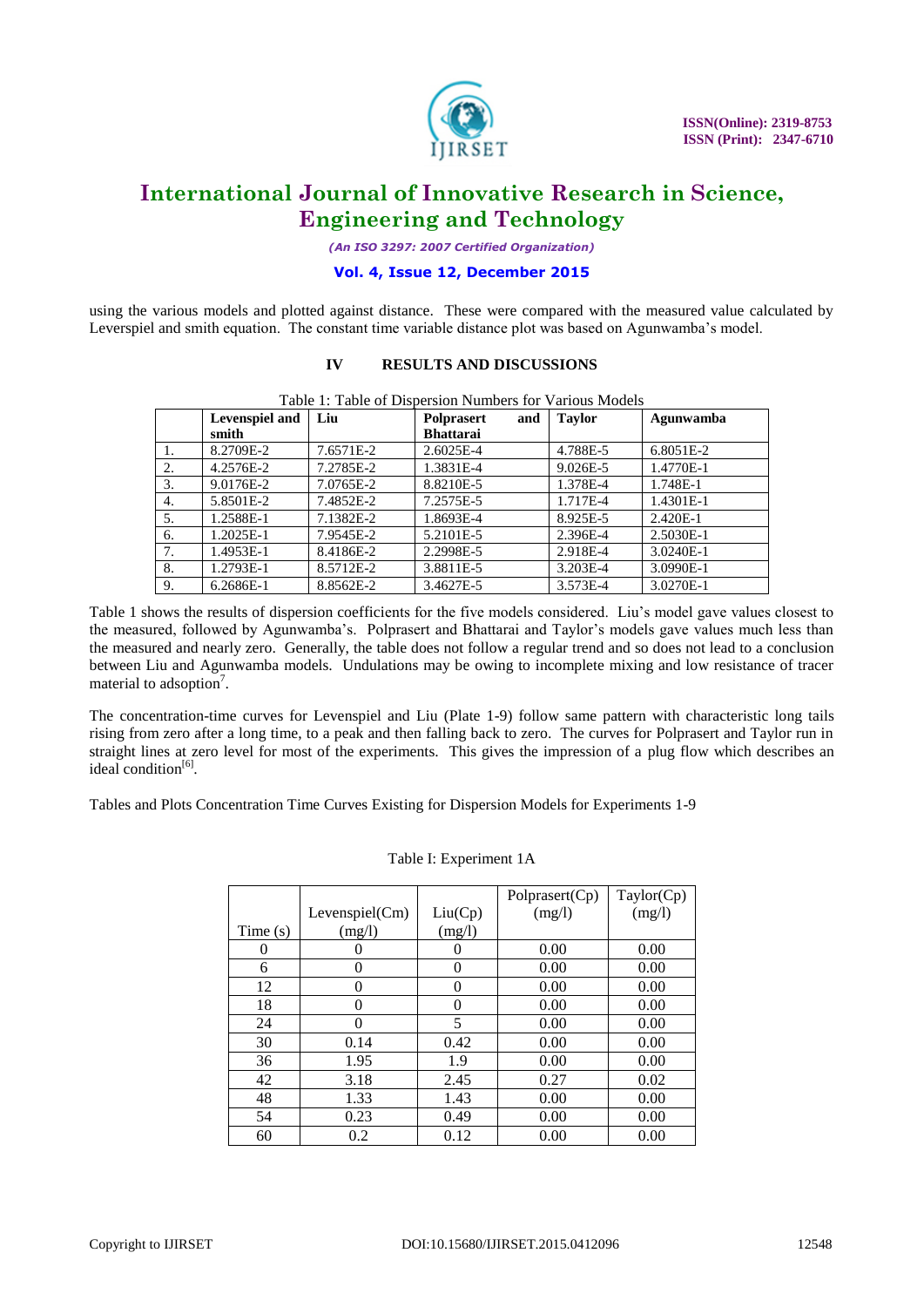

*(An ISO 3297: 2007 Certified Organization)*

**Vol. 4, Issue 12, December 2015**



In the concentratiion-time curves for plate 1 in experiment 1A comparing existing dispersion models for wastestabilization ponds, Liu agrees better with measured and both of the more realistic. Table 1 showed that Taylor, Proprasert, Liu and Levenspiel had maximum concentration of 0.02, 0.27, 5.00, and 3.18 mg/l respectively. The curve presented in plate one showed that Liu had the best curve that agrees is almost in a straight line.

|         | Table 2: Experiment 2A |         |                |            |  |  |
|---------|------------------------|---------|----------------|------------|--|--|
|         |                        |         | Polprasert(Cp) | Taylor(Cp) |  |  |
|         | Levenspiel(Cm)         | Liu(Cp) | (mg/l)         | (mg/l)     |  |  |
| Time(s) | (mg/l)                 | (mg/l)  |                |            |  |  |
| 0       | 0.00                   | 0.00    | 0.00           | 0.00       |  |  |
| 5       | 0.00                   | 0.00    | 0.00           | 0.00       |  |  |
| 10      | 0.00                   | 0.00    | 0.00           | 0.00       |  |  |
| 15      | 0.00                   | 0.00    | 0.00           | 0.00       |  |  |
| 20      | 0.00                   | 5.00    | 0.00           | 0.00       |  |  |
| 25      | 0.14                   | 0.42    | 0.00           | 0.00       |  |  |
| 30      | 1.95                   | 1.90    | 0.00           | 0.00       |  |  |
| 35      | 3.18                   | 2.45    | 0.27           | 0.02       |  |  |
| 40      | 1.33                   | 1.43    | 0.00           | 0.00       |  |  |
| 45      | 0.23                   | 0.49    | 0.00           | 0.00       |  |  |
| 50      | 0.20                   | 0.12    | 0.00           | 0.00       |  |  |



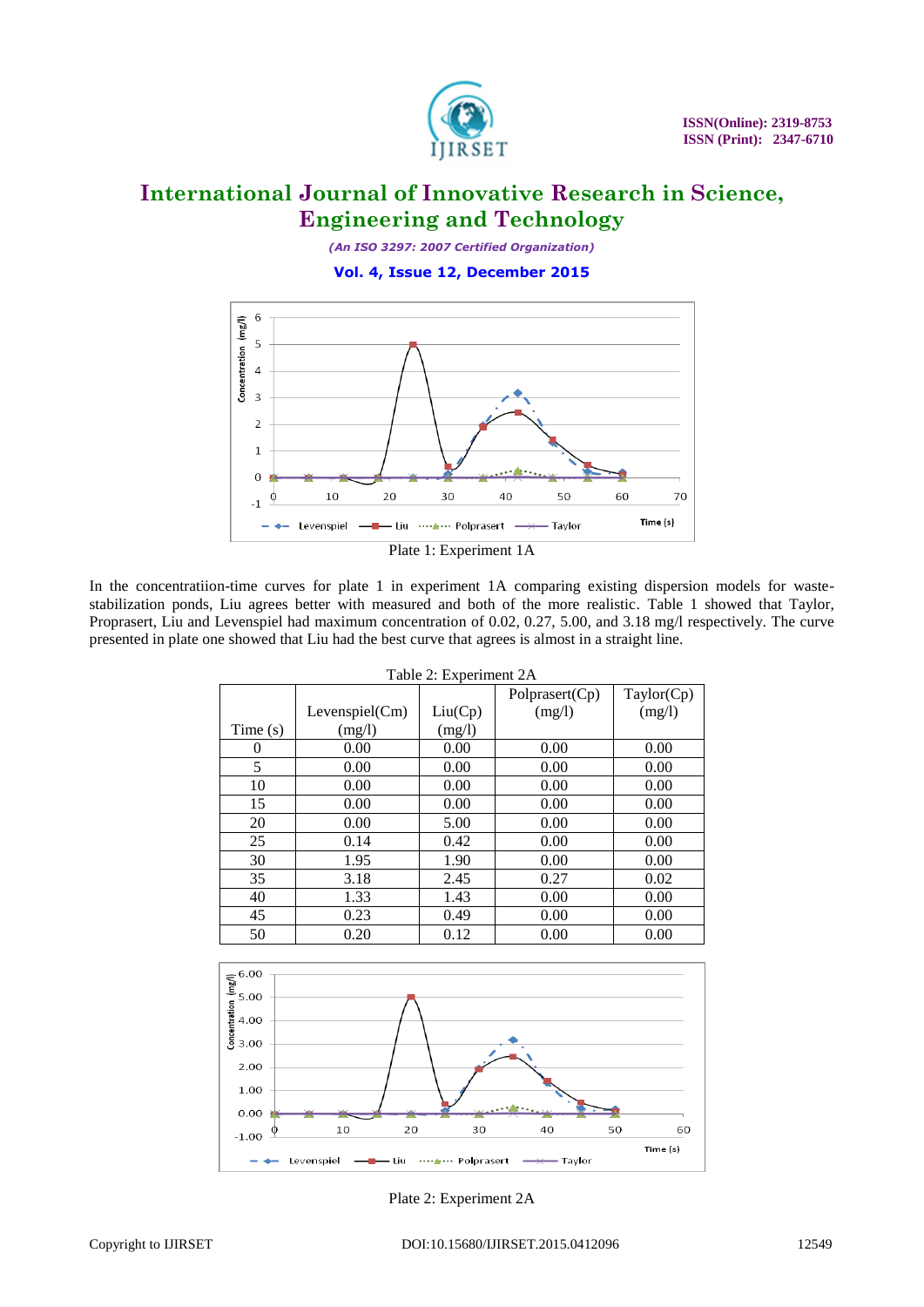

*(An ISO 3297: 2007 Certified Organization)*

**Vol. 4, Issue 12, December 2015**

Liu agrees better with the measured, both more realistic in plate 2 while Table 2 gave approximately same result presented in Table 1

|         | Table 3: Experiment 3A |          |                |            |  |  |
|---------|------------------------|----------|----------------|------------|--|--|
|         |                        |          | Polprasert(Cp) | Taylor(Cp) |  |  |
|         | Levenspiel(Cm)         | Liu(Cp)  | (mg/l)         | (mg/l)     |  |  |
| Time(s) | (mg/l)                 | (mg/l)   |                |            |  |  |
| 0       |                        |          | 0.00           | 0.00       |  |  |
| 4       | 0                      | 0        | 0.00           | 0.00       |  |  |
| 8       | $\Omega$               | $\Omega$ | 0.00           | 0.00       |  |  |
| 12      | 0                      | 0        | 0.00           | 0.00       |  |  |
| 16      | 0                      | 0        | 0.00           | 0.00       |  |  |
| 20      | 0.36                   | 0.19     | 0.00           | 0.00       |  |  |
| 24      | 1.66                   | 0.65     | 0.00           | 0.00       |  |  |
| 28      | 2.37                   | 2.81     | 70.89          | 21.90      |  |  |
| 32      | 1.66                   | 1.72     | 0.00           | 0.00       |  |  |
| 36      | 0.69                   | 0.53     | 0.00           | 0.00       |  |  |
| 40      | 0.14                   | 0.12     | 0.00           | 0.00       |  |  |



The curve in plate 3 showed that Proprasert is better that Liu and closer to measured. Table 3 showed that Taylor, Proprasert, Liu and Levenspiel had maximum concentration of 21.90, 70.89, 2.81, and 2.37 mg/l respectively.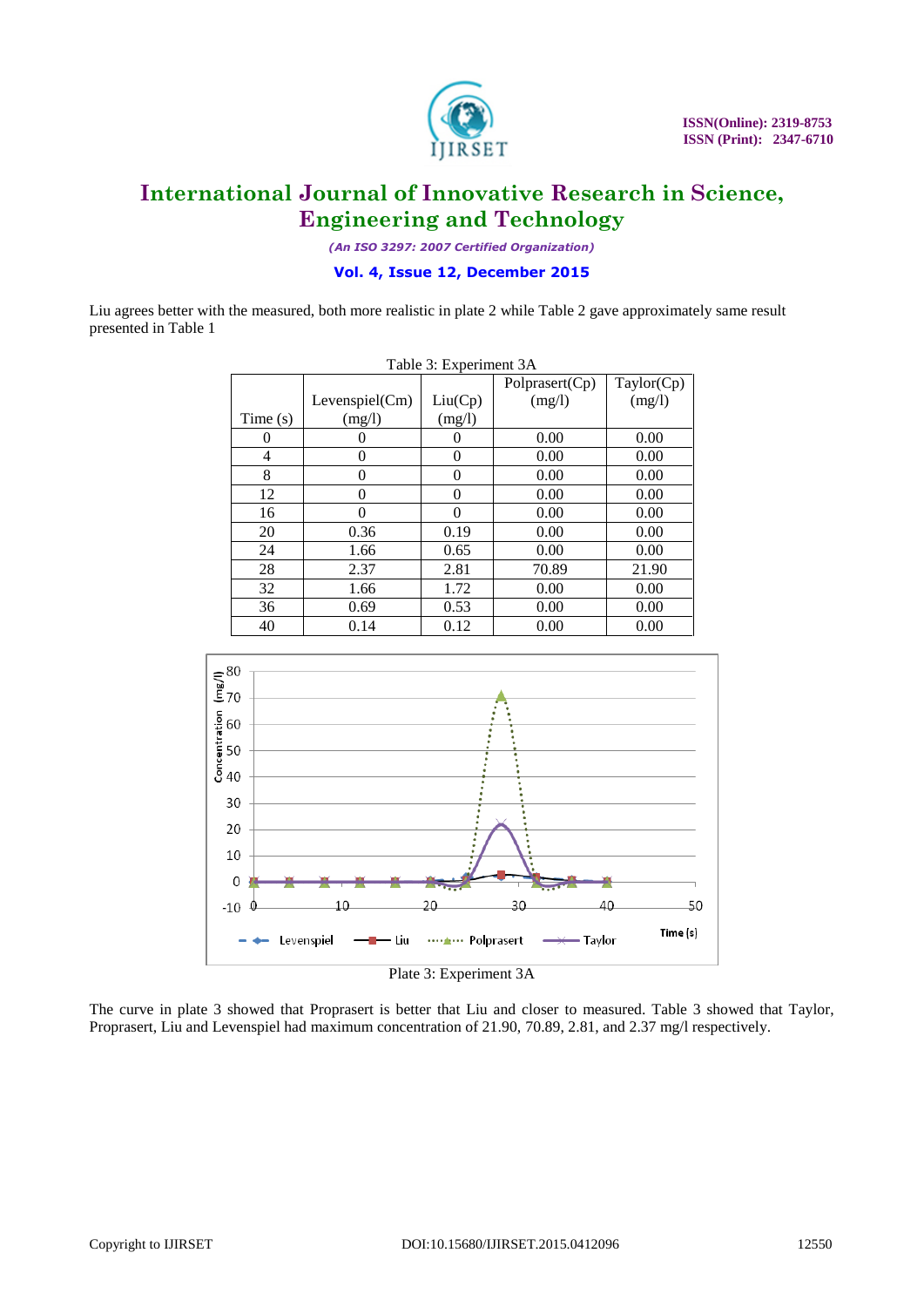

*(An ISO 3297: 2007 Certified Organization)*

#### **Vol. 4, Issue 12, December 2015**

| TableIV: Experiment 4A |                |          |                |            |  |
|------------------------|----------------|----------|----------------|------------|--|
|                        |                |          | Polprasert(Cp) | Taylor(Cp) |  |
|                        | Levenspiel(Cm) | Liu(Cp)  | (mg/l)         | (mg/l)     |  |
| Time $(s)$             | (mg/l)         | (mg/l)   |                |            |  |
| 0                      |                |          | 0.0            | 0.0        |  |
| 4                      | 0              | $\theta$ | 0.00           | 0.00       |  |
| 8                      | 0              | $\theta$ | 0.00           | 0.00       |  |
| 12                     | 0              |          | 0.00           | 0.00       |  |
| 16                     | 0.01           | 0.04     | 0.00           | 0.00       |  |
| 20                     | 1.09           | 1.26     | 0.00           | 0.00       |  |
| 24                     | 3.33           | 2.95     | 28.82          | 52.48      |  |
| 28                     | 1.4            | 1.47     | 0.00           | 0.00       |  |
| 32                     | 0.17           | 0.28     | 0.00           | 0.00       |  |
| 36                     | 0              | 0.03     | 0.00           | 0.00       |  |
| 40                     |                | 0.02     | 0.00           | 0.00       |  |



Plate 4: Experiment 4A

In plate 4A Proprasert and Taylor agree better and are more realistic than the observed shape of both measured and Liu. Table 4 showed that Taylor, Proprasert, Liu and Levenspiel had maximum concentration of 52.48, 28.82, 2.95, and 3.33 mg/l respectively.

|      | Table V. Experiment JA |         |                |            |  |  |
|------|------------------------|---------|----------------|------------|--|--|
|      |                        |         | Polprasert(Cp) | Taylor(Cp) |  |  |
| Time | Levenspiel(Cm)         | Liu(Cp) | (mg/l)         | (mg/l)     |  |  |
| (s)  | (mg/l)                 | (mg/l)  |                |            |  |  |
|      |                        |         | 0.00           | 0.00       |  |  |
| 4    |                        | 0       | 0.00           | 0.00       |  |  |
| 8    |                        | 0       | 0.00           | 0.00       |  |  |
| 12   |                        | 0       | 0.00           | 0.00       |  |  |
| 16   | 0.31                   | 0.26    | 0.00           | 0.00       |  |  |
| 20   | 4.83                   | 1.87    | 0.00           | 0.00       |  |  |
| 24   | 2.19                   | 2.29    | 0.00           | 0.00       |  |  |
| 28   | 1.05                   | 1.02    | 0.00           | 0.00       |  |  |

Table V: Experiment 5A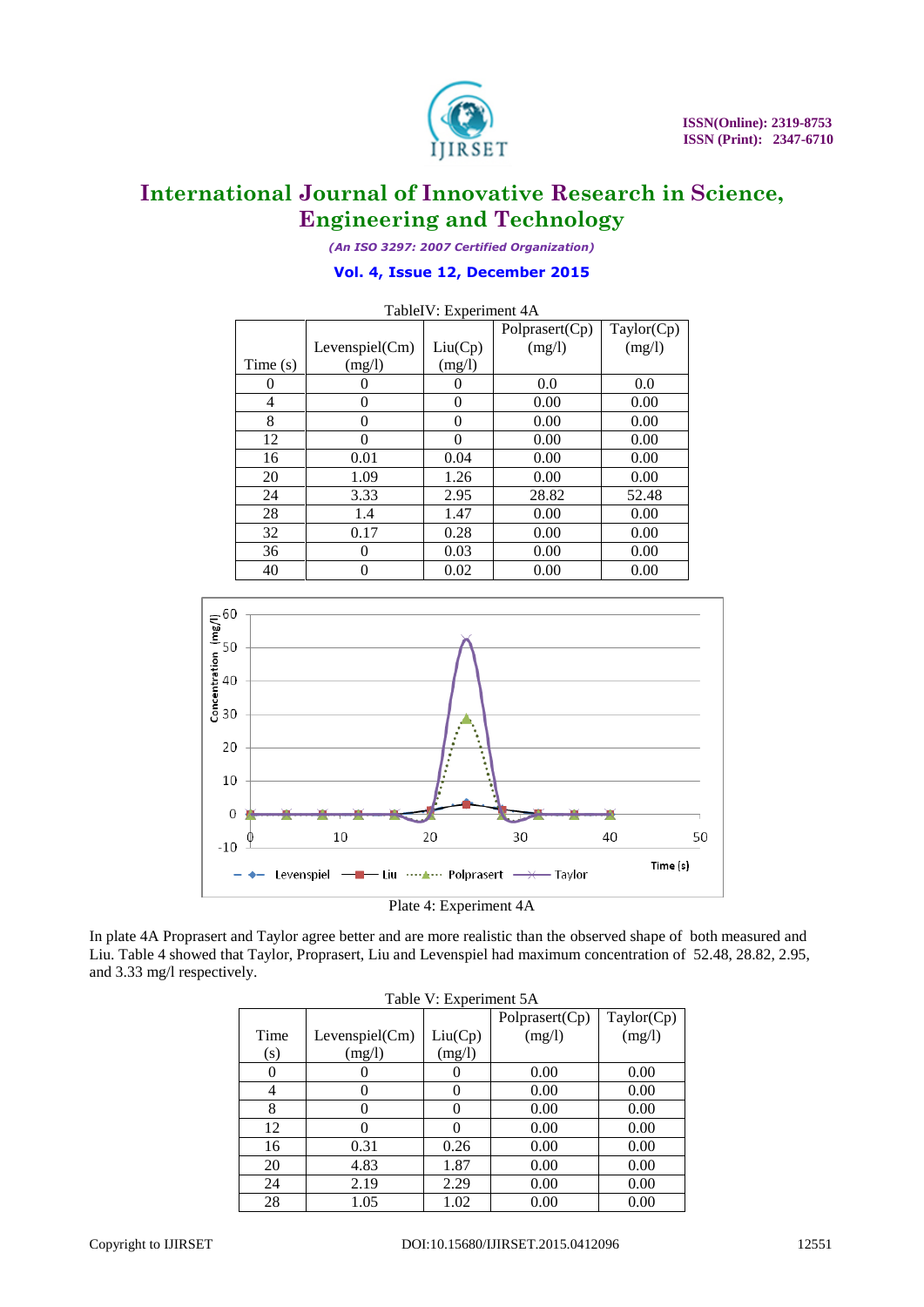

*(An ISO 3297: 2007 Certified Organization)*

#### **Vol. 4, Issue 12, December 2015**

| $\mathfrak{D}$<br>ىر | 0.28     | 0.24 | $0.00\,$ | $0.00\,$ |
|----------------------|----------|------|----------|----------|
| 36                   | 0.05     | 0.04 | $0.00\,$ | $0.00\,$ |
| 40                   | $0.01\,$ | v    | $0.00\,$ | 0.00     |



Plate 5: Experiment 5A

Plate 5A showed that Liu and measured are better related straight line of Polprasert and Taylor showed ideal situation and therefore unrealistic. Table 4 showed that Taylor, Proprasert, Liu and Levenspiel had maximum concentration of 0.00, 0.00, 2.29, and 4.83 mg/l respectively.

|         |                |          | Polprasert(Cp) | Taylor(Cp) |
|---------|----------------|----------|----------------|------------|
|         | Levenspiel(Cm) | Liu(Cp)  | (mg/l)         | (mg/l)     |
| Time(s) | (mg/l)         | (mg/l)   |                |            |
| 0       |                | $\theta$ | 0.0            | 0.0        |
| 3       | 0              | $\theta$ | 0.00           | 0.00       |
| 6       | 0              | $\theta$ | 0.00           | 0.00       |
| 9       | 0              | $\Omega$ | 0.00           | 0.00       |
| 12      | 0.3            | 0.01     | 0.00           | 0.00       |
| 15      | 0.52           | 0.23     | 0.00           | 0.00       |
| 18      |                | 2.16     | 0.00           | 0.00       |
| 21      | 2.34           | 2.94     | 0.00           | 0.00       |
| 24      | 1.3            | 1.2      | 0.00           | 0.00       |
| 27      | 0.44           | 0.11     | 0.00           | 0.00       |
| 30      | 0.11           | $\left($ | 0.00           | 0.00       |

|  | Table VI: Experiment 6A |
|--|-------------------------|
|  |                         |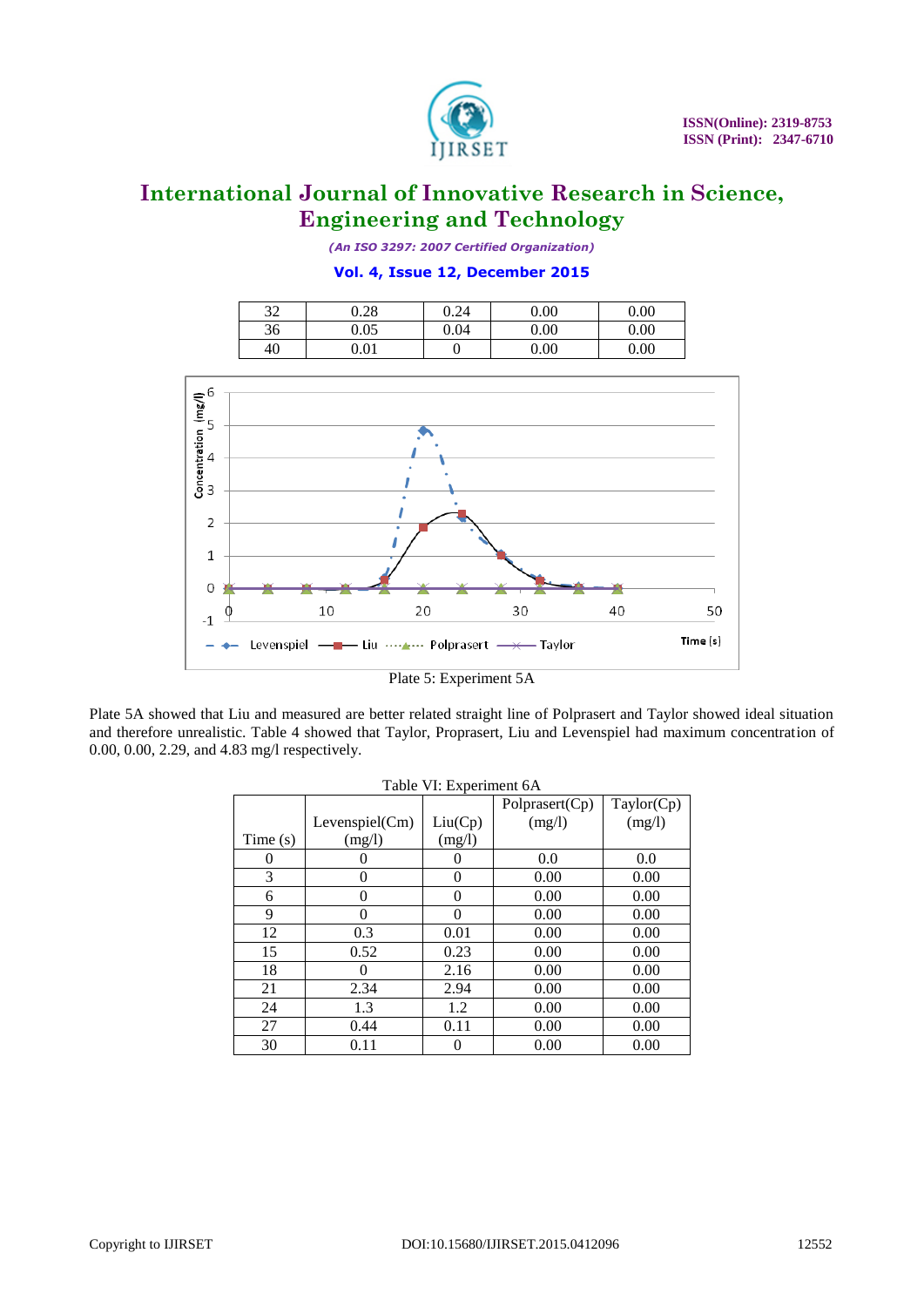

*(An ISO 3297: 2007 Certified Organization)*

**Vol. 4, Issue 12, December 2015**



Plate 6: Experiment 6A

In plate 6 the measured and Liu curves prove to be better and more realistic than Polprasert and Tailor. Table 4 showed that Taylor, Proprasert, Liu and Levenspiel had maximum concentration of 0.00, 0.00, 2.94, and 2.34 mg/l respectively.

|            | Table VII: Experiment 7A |         |                |            |  |  |
|------------|--------------------------|---------|----------------|------------|--|--|
|            |                          |         | Polprasert(Cp) | Taylor(Cp) |  |  |
|            | Levenspiel(Cm)           | Liu(Cp) | (mg/l)         | (mg/l)     |  |  |
| Time $(s)$ | (mg/l)                   | (mg/l)  |                |            |  |  |
| 0          |                          |         | 0.0            | 0.0        |  |  |
| 3          | 0                        | 0       | 0.00           | 0.00       |  |  |
| 6          | $\theta$                 | 0       | 0.00           | 0.00       |  |  |
| 9          | $\Omega$                 | 0       | 0.00           | 0.00       |  |  |
| 12         | 0.13                     | 0.01    | 0.00           | 0.00       |  |  |
| 15         | 1.31                     | 0.02    | 0.00           | 0.00       |  |  |
| 18         | 2.4                      | 3.2     | 0.00           | 8.99       |  |  |
| 21         | 1.58                     | 1.59    | 0.00           | 0.00       |  |  |
| 24         | 0.54                     | 0.25    | 0.00           | 0.00       |  |  |
| 27         | 0.13                     | 0.02    | 0.00           | 0.00       |  |  |
| 30         | 0.03                     |         | 0.00           | 0.00       |  |  |



Plate 7: Experiment 7A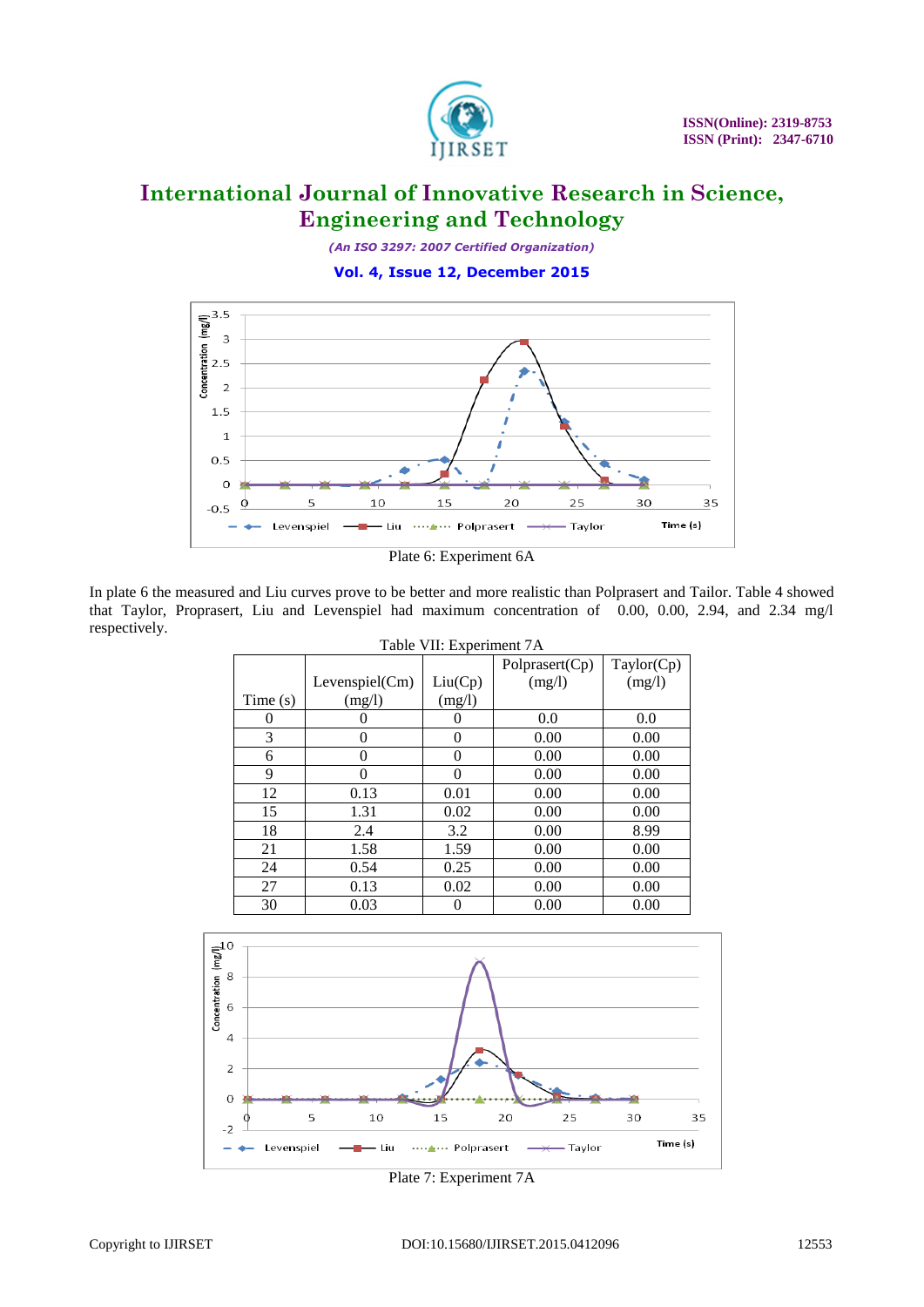

*(An ISO 3297: 2007 Certified Organization)*

#### **Vol. 4, Issue 12, December 2015**

In Plate 7A Taylor, measured and Liu showed good agreement while Proprasert does not. Table 4 showed that Taylor, Proprasert, Liu and Levenspiel had maximum concentration of 8.99, 0.00, 3.20, and 2.40 mg/l respectively.

| Table VIII: Experiment 8A |                |          |                |            |  |
|---------------------------|----------------|----------|----------------|------------|--|
|                           |                |          | Polprasert(Cp) | Taylor(Cp) |  |
| Time                      | Levenspiel(Cm) | Liu(Cp)  | (mg/l)         | (mg/l)     |  |
| (s)                       | (mg/l)         | (mg/l)   |                |            |  |
| $\Omega$                  |                | 0        | 0.0            | 0.0        |  |
| 3                         | $\theta$       | 0        | 0.00           | 0.00       |  |
| 6                         | $\theta$       | $\theta$ | 0.00           | 0.00       |  |
| 9                         | 0              | $\Omega$ | 0.00           | 0.00       |  |
| 12                        | 0.12           | 0.03     | 0.00           | 0.00       |  |
| 15                        | 1.57           | 1.42     | 0.00           | 0.00       |  |
| 18                        | 2.6            | 3.15     | 0.00           | 5.75       |  |
| 21                        | 1.29           | 1.15     | 0.00           | 0.00       |  |
| 24                        | 0.3            | 0.14     | 0.00           | 0.00       |  |
| 27                        | 0.04           | 0.01     | 0.00           | 0.00       |  |
| 30                        |                | 0        | 0.00           | 0.00       |  |



Tailor, measured and Liu also show good agreement while Proprasert does not in plate 8A. Taylor, Proprasert, Liu and Levenspiel had maximum concentration of 5.75, 0.00, 3.15, and 2.60 mg/l respectively in Table 8A.

| Table IX: Experiment 9A |                |         |                |            |  |
|-------------------------|----------------|---------|----------------|------------|--|
|                         |                |         | Polprasert(Cp) | Taylor(Cp) |  |
|                         | Levenspiel(Cm) | Liu(Cp) | (mg/l)         | (mg/l)     |  |
| Time $(s)$              | (mg/l)         | (mg/l)  |                |            |  |
|                         |                |         | 0.0            | 0.0        |  |
|                         |                |         | 0.00           | 0.00       |  |
| 6                       |                |         | 0.00           | 0.00       |  |
|                         |                |         | 0.00           | 0.00       |  |
| 1 າ                     | 0.03           | 0.07    | 0.00           | $0.00\,$   |  |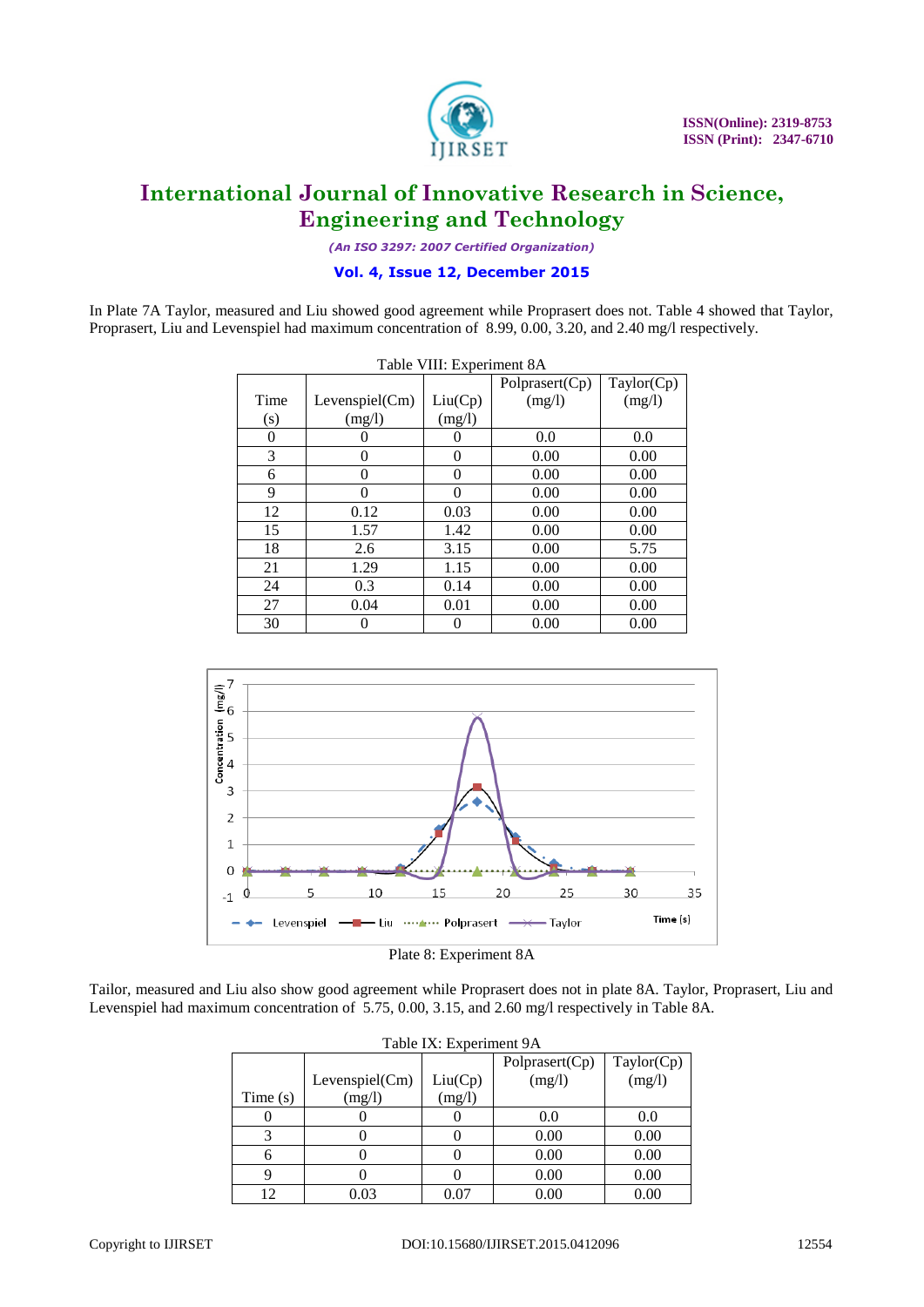

*(An ISO 3297: 2007 Certified Organization)*

#### **Vol. 4, Issue 12, December 2015**

| 15 | 2.03 | 2.09 | 0.00 | 0.00 |
|----|------|------|------|------|
| 18 | 3.17 | 2.79 | 0.00 | 0.00 |
| 21 | 0.43 | 0.65 | 0.00 | 0.00 |
| 24 |      | 0.05 | 0.00 | 0.00 |
| 27 |      |      | 0.00 | 0.00 |
| 30 |      |      | 0.00 | 0.00 |



Plate 9: Experiment 9A

Liu and measured are in good aggreement in plate 9 while Taylor, Proprasert, Liu and Levenspiel had maximum concentration of 0.00, 0.00, 2.79, and 3.17 mg/l respectively in Table 9A

| Table X: Experiment. 1B |               |               |  |
|-------------------------|---------------|---------------|--|
| Measured                |               | Predicted     |  |
| Distance                | Concentration | Concentration |  |
| (X)                     | $Cm$ (mg/l)   | $Cp$ (mg/l)   |  |
| 0                       | 0.00          | 0.00          |  |
| 2                       | 0.00          | 0.00          |  |
| 4                       | 9.95          | 0.00          |  |
| 6                       | 0.32          | 0.00          |  |
| 8                       | 0.10          | 0.02          |  |
| 10                      | 0.00          | 0.30          |  |
| 12                      | 0.00          | 3.25          |  |
| 14                      | 0.00          | 2.64          |  |
| 16                      | 0.00          | 0.16          |  |
| 18                      | 0.00          | 0.00          |  |
| 20                      | 0.00          | 0.00          |  |
| 22                      | 0.00          | 0.00          |  |
| 24                      | 0.00          | 0.00          |  |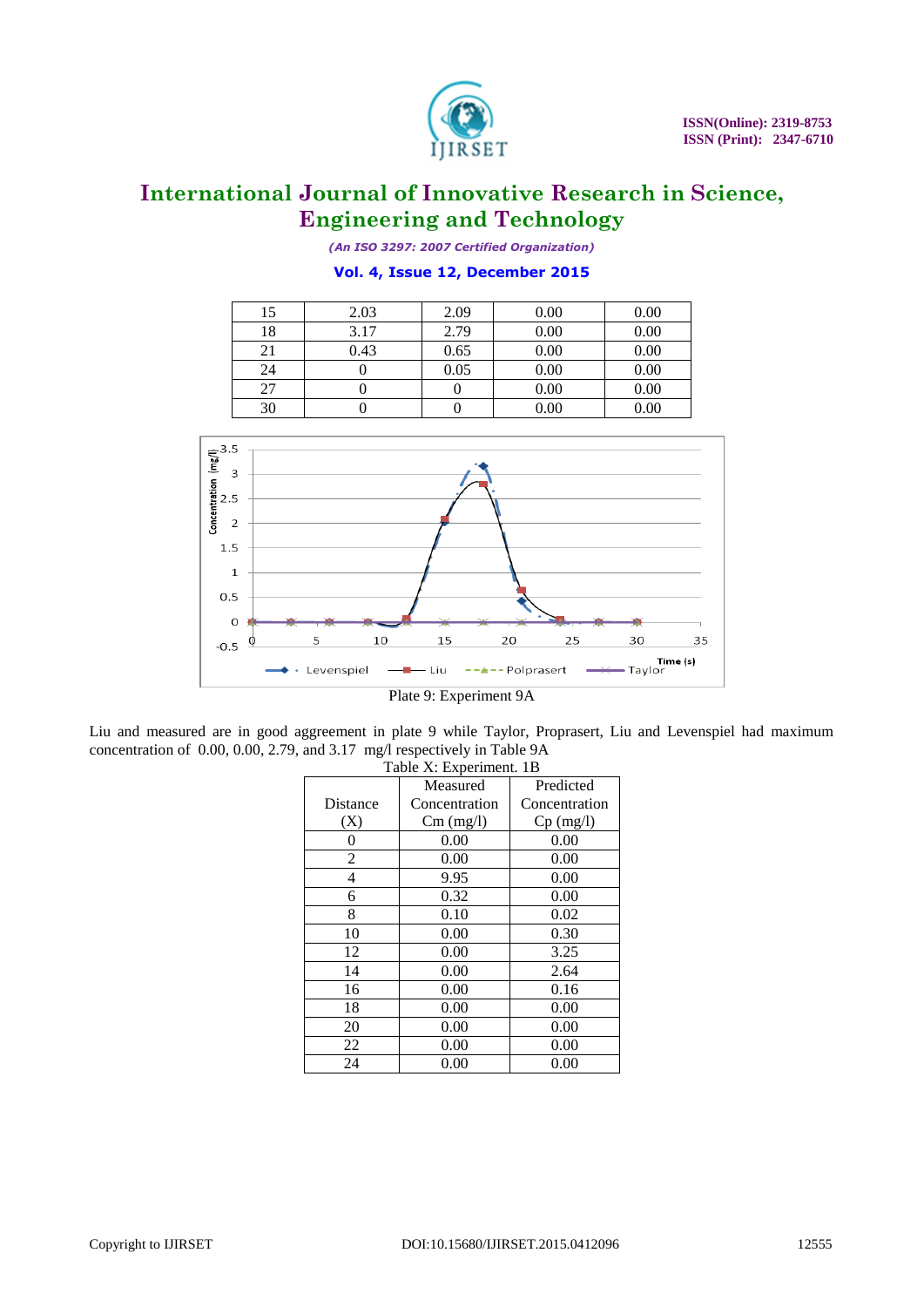

*(An ISO 3297: 2007 Certified Organization)*

**Vol. 4, Issue 12, December 2015**





Plate 10 showed good aggreement between Agunwamba and measured. Table 10 showed that the Agunwamba and measured had maximum concentration of 3.25 and 9.95 respectively.

| Table XI: Experiment. 2B |               |               |  |
|--------------------------|---------------|---------------|--|
|                          | Measured      | Predicted     |  |
| Distance                 | Concentration | Concentration |  |
| (X)                      | $Cm$ (mg/l)   | $Cp$ (mg/l)   |  |
| 0                        | 0.00          | 0.00          |  |
| $\overline{2}$           | 4.02          | 0.00          |  |
| 4                        | 4.35          | 0.01          |  |
| 6                        | 0.15          | 0.09          |  |
| 8                        | 0.05          | 0.38          |  |
| 10                       | 0.00          | 1.00          |  |
| 12                       | 0.00          | 1.60          |  |
| 14                       | 0.00          | 1.59          |  |
| 16                       | 0.00          | 0.98          |  |
| 18                       | 0.00          | 0.38          |  |
| 20                       | 0.00          | 0.09          |  |
| 22                       | 0.00          | 0.01          |  |
| 24                       | 0.00          | 0.00          |  |

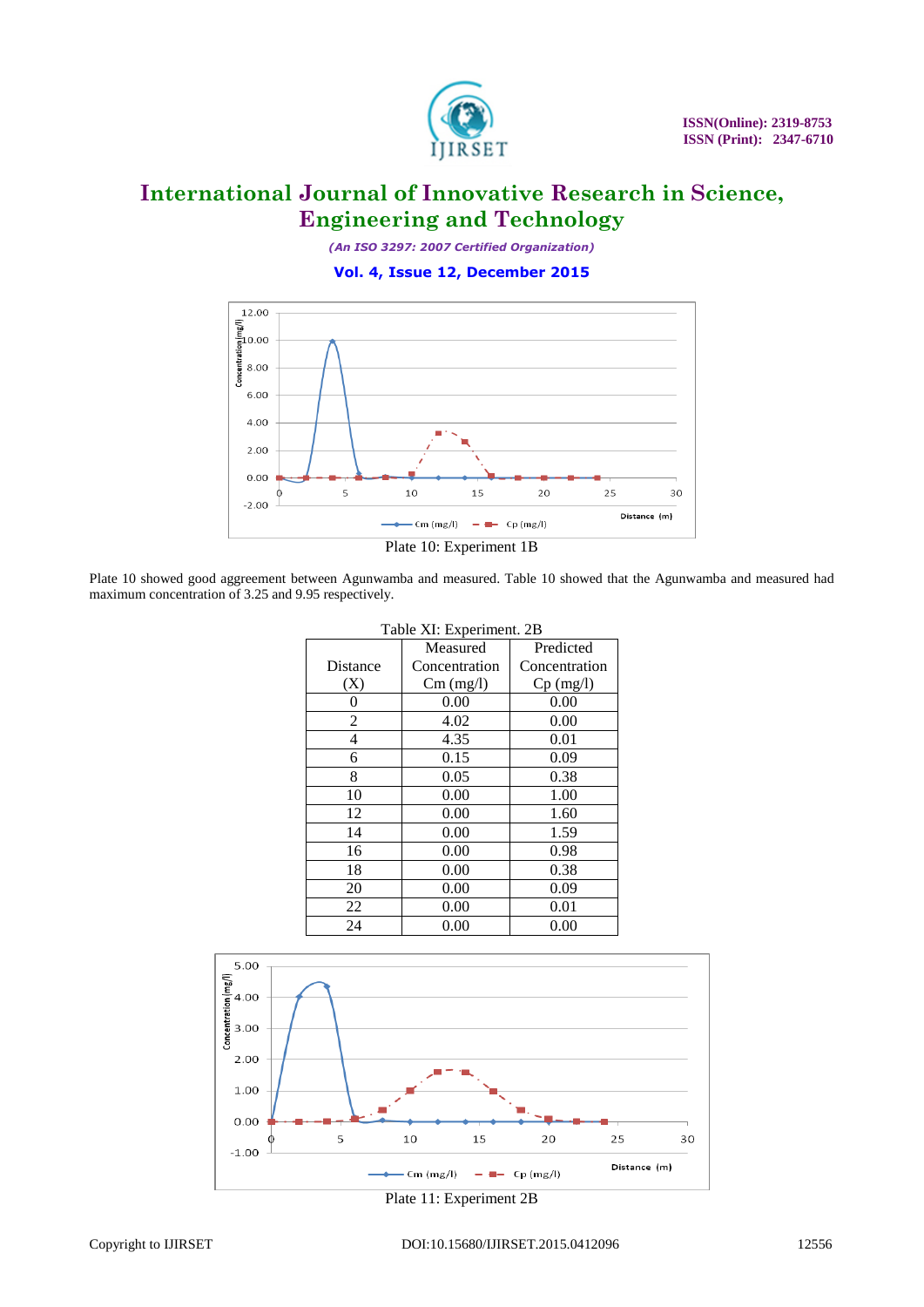

*(An ISO 3297: 2007 Certified Organization)*

#### **Vol. 4, Issue 12, December 2015**

Plate 11 showed good agreement between Agunwamba and measured. Agunwamba and measured had maximum concentration of 1.60 and 4.35 respectively In Table 11.

| Table X II: Experiment. 3B |               |               |  |
|----------------------------|---------------|---------------|--|
|                            | Measured      | Predicted     |  |
| Distance                   | Concentration | Concentration |  |
| (X)                        | $Cm$ (mg/l)   | $Cp$ (mg/l)   |  |
| $^{(1)}$                   | 0.00          | 0.00          |  |
| 2                          | 3.19          | 0.00          |  |
| 4                          | 0.15          | 0.00          |  |
| 6                          | 5.00          | 0.07          |  |
| 8                          | 2.50          | 0.34          |  |
| 10                         | 0.00          | 0.95          |  |
| 12                         | 0.00          | 1.60          |  |
| 14                         | 0.00          | 1.65          |  |
| 16                         | 0.00          | 1.06          |  |
| 18                         | 0.00          | 0.42          |  |
| 20                         | 0.00          | 0.10          |  |
| 22                         | 0.00          | 0.02          |  |
| 24                         | $0.00\,$      | $0.00\,$      |  |



Plate 12 showed good agreement between Agunwamba and measured. In table 11 the maximum concentration for Agunwamba and measured are 1.65 and 5.00 respectively.

| Table XIII: Experiment. 4B |               |               |  |
|----------------------------|---------------|---------------|--|
|                            | Measured      | Predicted     |  |
| Distance                   | Concentration | Concentration |  |
|                            | $Cm$ (mg/l)   | $Cp$ (mg/l)   |  |
|                            | 0.00          | 0.00          |  |
|                            | 0.49          | 0.03          |  |
|                            | ) በՋ          |               |  |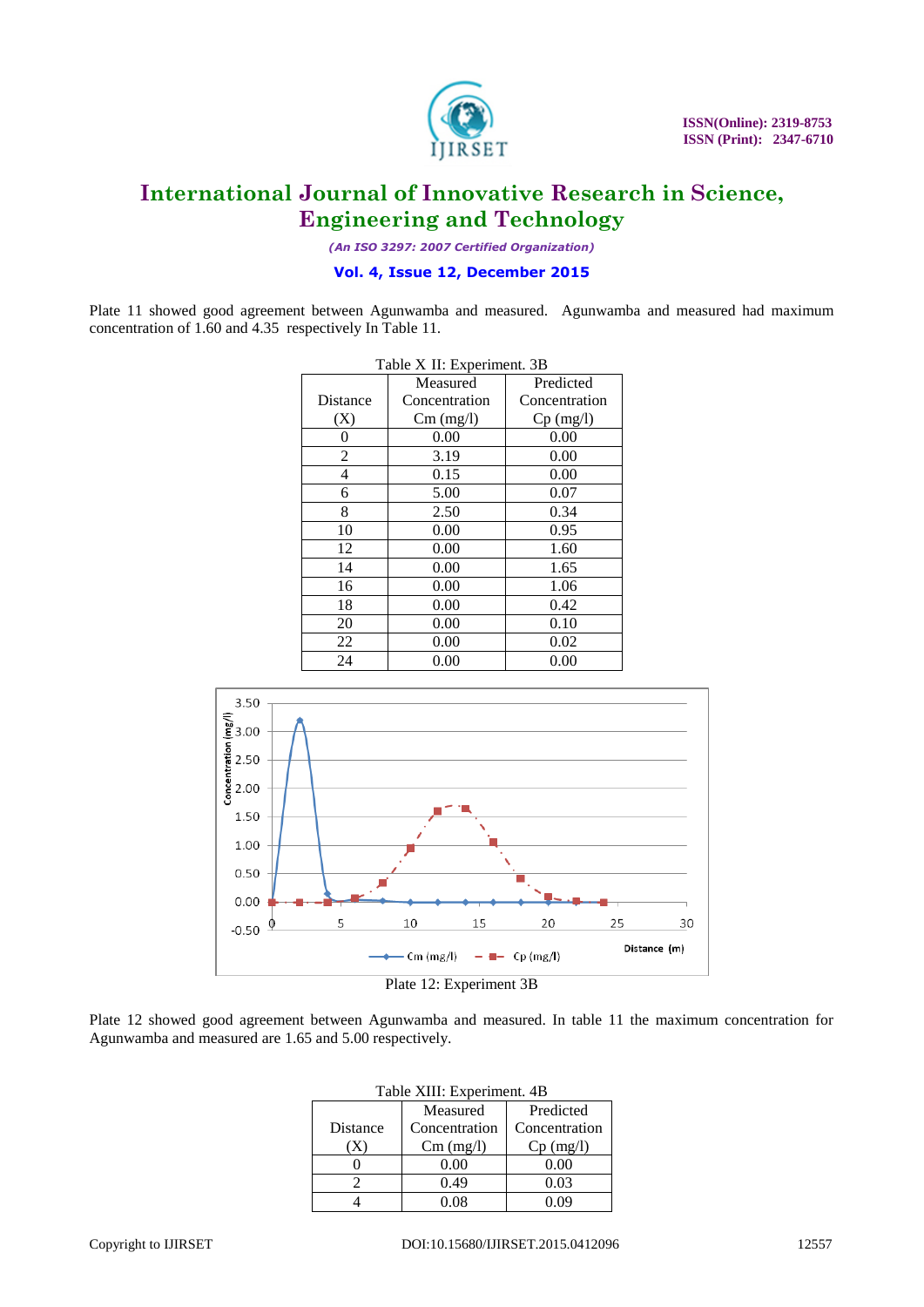

*(An ISO 3297: 2007 Certified Organization)*

#### **Vol. 4, Issue 12, December 2015**

| 6  | 0.03 | 0.18 |
|----|------|------|
| 8  | 0.00 | 0.30 |
| 10 | 0.00 | 0.43 |
| 12 | 0.00 | 0.56 |
| 14 | 0.00 | 0.67 |
| 16 | 0.00 | 0.75 |
| 18 | 0.00 | 0.77 |
| 20 | 0.00 | 0.74 |
| 22 | 0.00 | 0.66 |
| 24 | 0.00 | 0.55 |



Plate 13: Experiment 4B

In Plate 13 there is poor relationship between Agunwamba and measured. Table 13 showed that the maximum concentration of Agunwamba and measured are 1.65 and 5.00 respectively.

| Table XIV: Experiment. 5B |               |               |  |
|---------------------------|---------------|---------------|--|
| Measured                  |               | Predicted     |  |
| Distance                  | Concentration | Concentration |  |
| (X)                       | $Cm$ (mg/l)   | $Cp$ (mg/l)   |  |
| 0                         | 0.00          | 0.00          |  |
| 2                         | 4.05          | 0.00          |  |
| 4                         | 0.47          | 0.00          |  |
| 6                         | 0.05          | 0.04          |  |
| 8                         | 0.03          | 0.18          |  |
| 10                        | 0.00          | 0.57          |  |
| 12                        | 0.00          | 1.18          |  |
| 14                        | 0.00          | 1.67          |  |
| 16                        | 0.00          | 1.62          |  |
| 18                        | 0.00          | 1.08          |  |
| 20                        | 0.00          | 0.50          |  |
| 22                        | 0.00          | 0.16          |  |
| 24                        | 0.00          | 0.04          |  |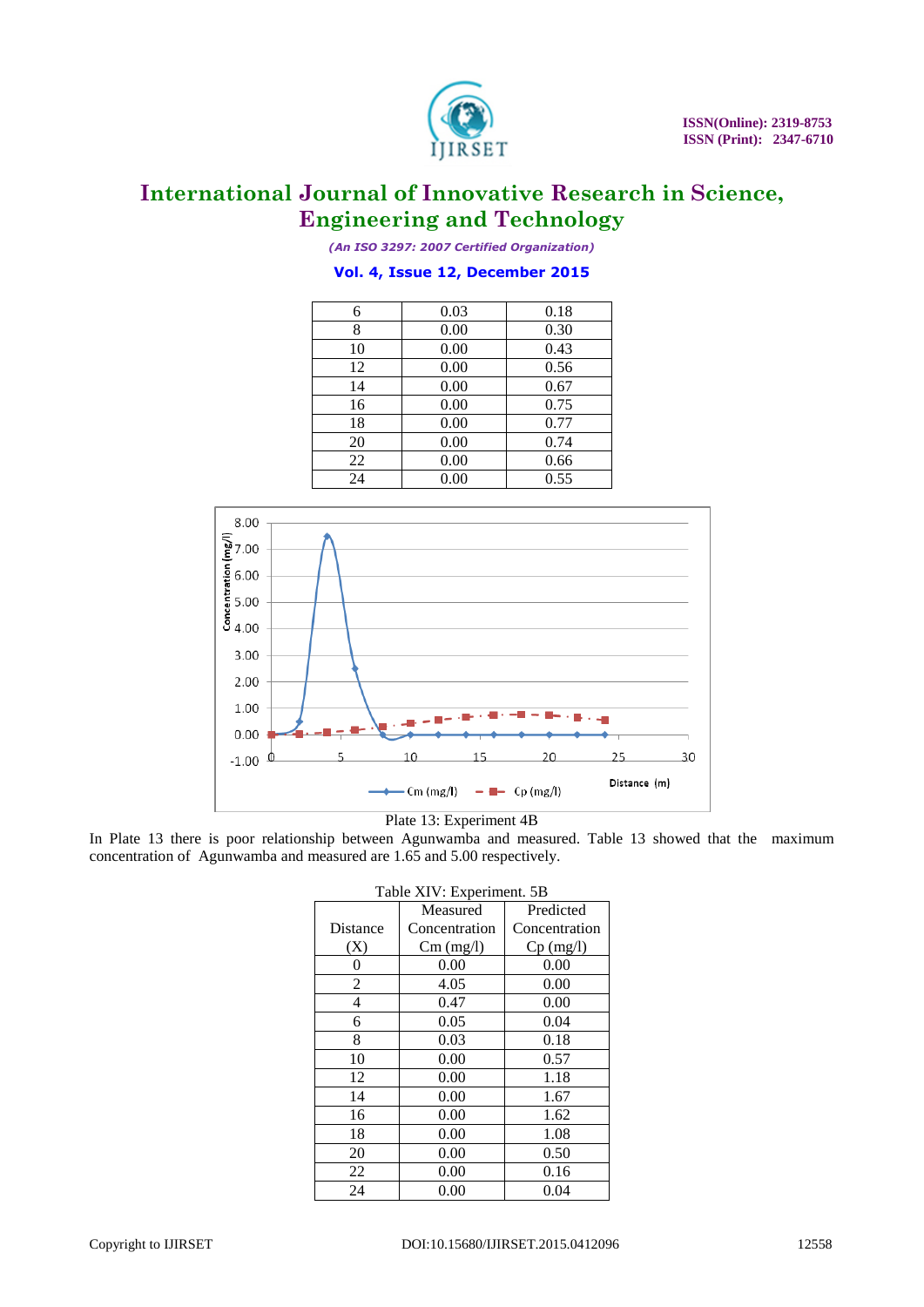

*(An ISO 3297: 2007 Certified Organization)*

**Vol. 4, Issue 12, December 2015**



Plate 14 showed good agreement between Agunwamba and measured. Table 14 showed that the maximum concentration for Agunwamba and measured are 1.67 and 4.05 respectively.

| Taon <i>I</i> V . Laperment. OD |               |               |  |
|---------------------------------|---------------|---------------|--|
|                                 | Measured      | Predicted     |  |
| Distance                        | Concentration | Concentration |  |
| (X)                             | $Cm$ (mg/l)   | $Cp$ (mg/l)   |  |
| 0                               | 0.00          | 0.00          |  |
| $\overline{2}$                  | 0.64          | 0.00          |  |
| 4                               | 0.10          | 0.04          |  |
| 6                               | 0.00          | 0.20          |  |
| 8                               | 0.00          | 0.60          |  |
| 10                              | 0.00          | 1.28          |  |
| 12                              | 0.00          | 1.76          |  |
| 14                              | 0.00          | 1.59          |  |
| 16                              | 0.00          | 0.95          |  |
| 18                              | 0.00          | 0.38          |  |
| 20                              | 0.00          | 0.10          |  |
| 22                              | 0.00          | 0.02          |  |
| 24                              | 0.00          | 0.00          |  |

|  | Table XV: Experiment. 6B |  |
|--|--------------------------|--|
|--|--------------------------|--|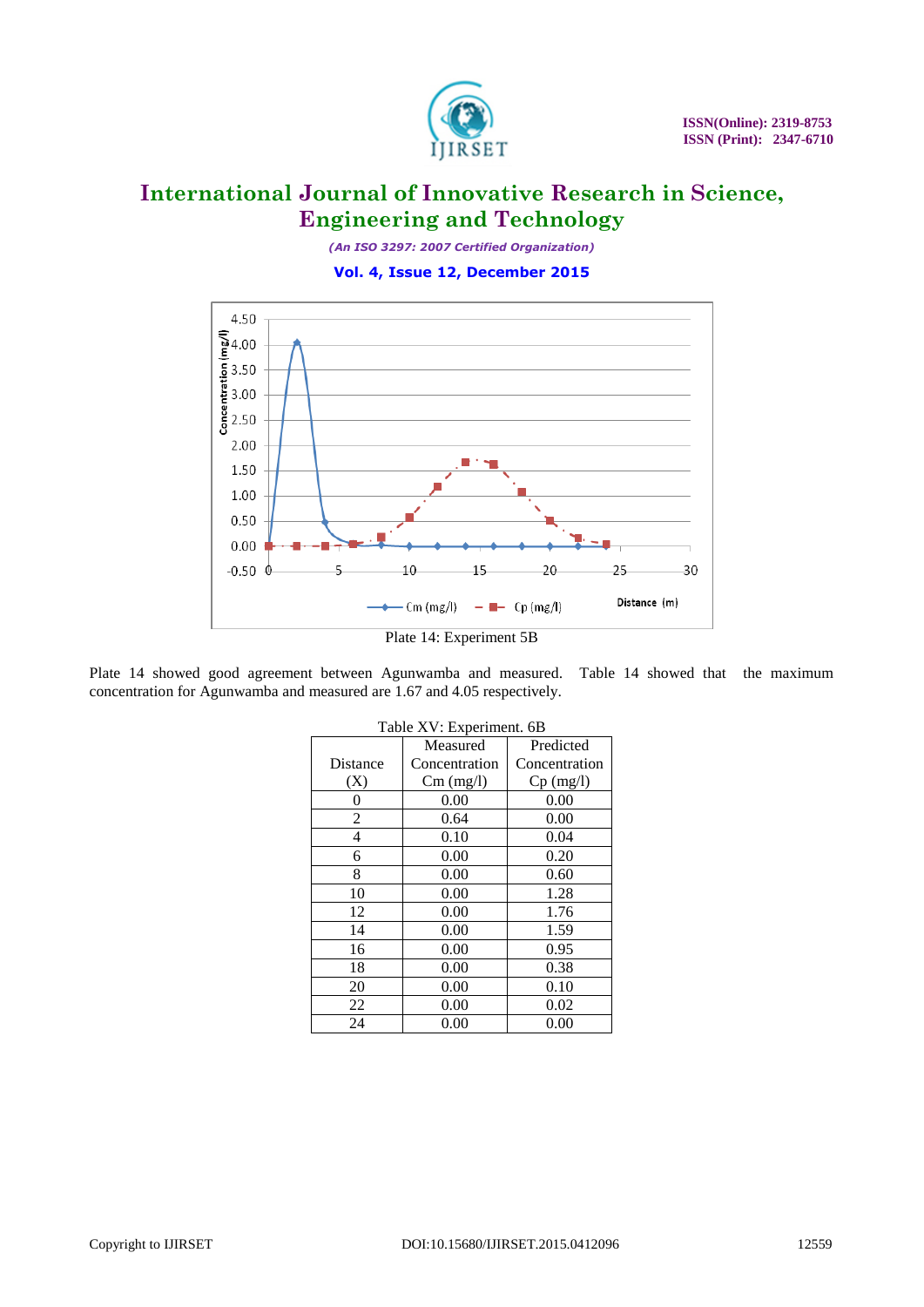

*(An ISO 3297: 2007 Certified Organization)*

**Vol. 4, Issue 12, December 2015**



Plate 15: Experiment 6B

Plate 15 showed good agreements between Agunwamba and measured. Table 15 showed that the maximum concentration for Agunwamba and measured are 1.76 and 0.64 respectively.

| Table XVI: Experiment. 7B |               |               |  |
|---------------------------|---------------|---------------|--|
| Measured                  |               | Predicted     |  |
| Distance                  | Concentration | Concentration |  |
| (X)                       | $Cm$ (mg/l)   | $Cp$ (mg/l)   |  |
| 0                         | 0.00          | 0.00          |  |
| 2                         | 0.08          | 0.00          |  |
| 4                         | 0.03          | 0.05          |  |
| 6                         | 0.00          | 0.23          |  |
| 8                         | 0.00          | 0.63          |  |
| 10                        | 0.00          | 1.12          |  |
| 12                        | 0.00          | 1.35          |  |
| 14                        | 0.00          | 1.12          |  |
| 16                        | 0.00          | 0.65          |  |
| 18                        | 0.00          | 0.26          |  |
| 20                        | 0.00          | 0.07          |  |
| 22                        | 0.00          | 0.01          |  |
| 24                        | 0.00          | 0.00          |  |

|  | Table XVI: Experiment. 7B |  |
|--|---------------------------|--|
|  |                           |  |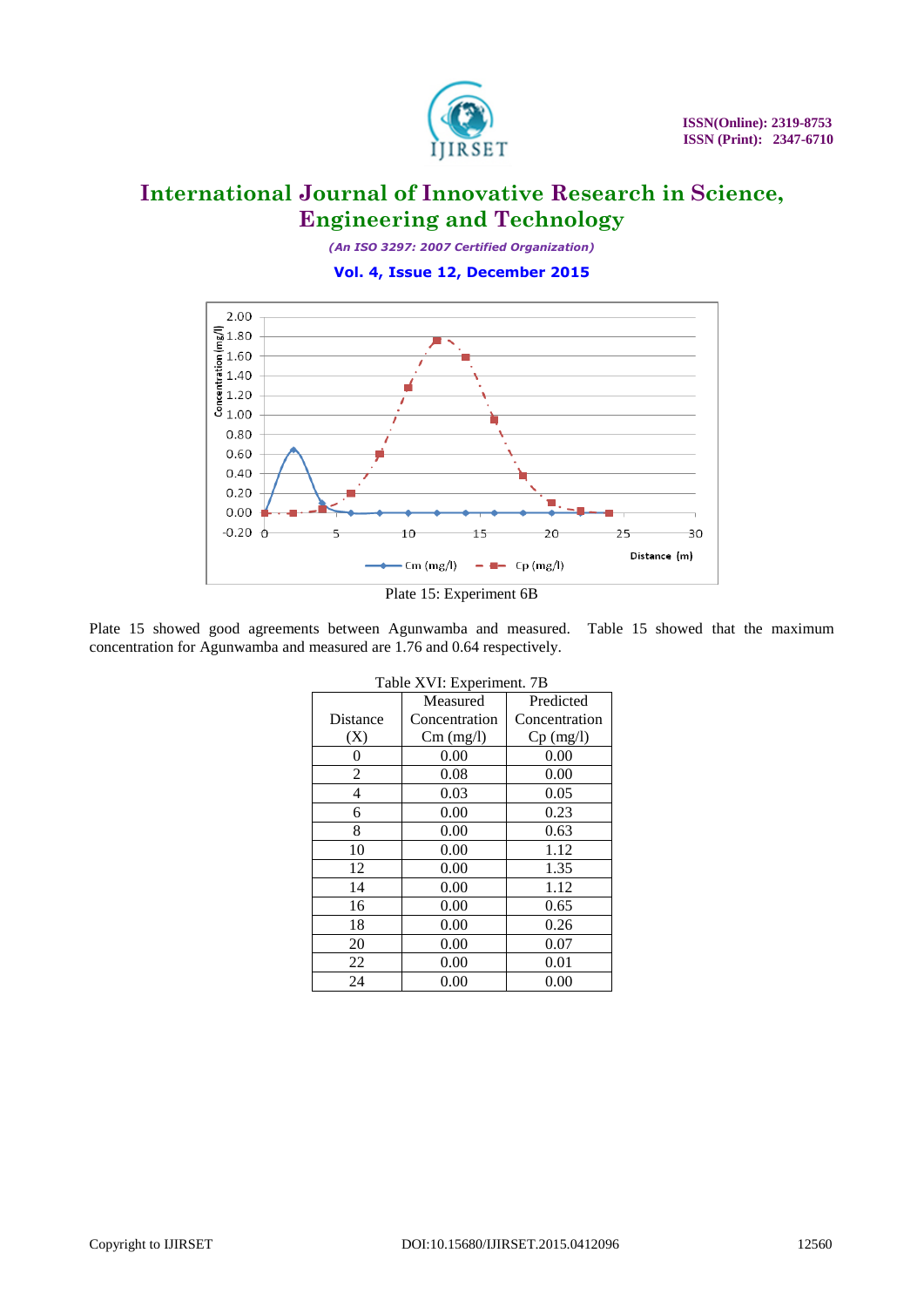

*(An ISO 3297: 2007 Certified Organization)*

**Vol. 4, Issue 12, December 2015**





Plate 16 showed poor relationship between Agunwamba and measured. The maximum concentration of Agunwamba and measured are 1.35 and 0.08 respectively in Table 16.

| Table XVII: Experiment 8B |               |               |  |
|---------------------------|---------------|---------------|--|
|                           | Measured      | Predicted     |  |
|                           | Concentration | Concentration |  |
| Distance $(X)$            | $Cm$ (mg/l)   | $Cp$ (mg/l)   |  |
| 0                         | 0.00          | 0.00          |  |
| 2                         | 0.05          | 0.00          |  |
| 4                         | 0.03          | 0.00          |  |
| 6                         | 0.00          | 0.04          |  |
| 8                         | 0.00          | 0.17          |  |
| 10                        | 0.00          | 0.54          |  |
| 12                        | 0.00          | 1.15          |  |
| 14                        | 0.00          | 1.67          |  |
| 16                        | 0.00          | 1.55          |  |
| 18                        | 0.00          | 1.14          |  |
| 20                        | 0.00          | 0.54          |  |
| 22                        | 0.00          | 0.18          |  |
| 24                        | 0.00          | 0.04          |  |

| Table XVII: Experiment 8B |
|---------------------------|
|---------------------------|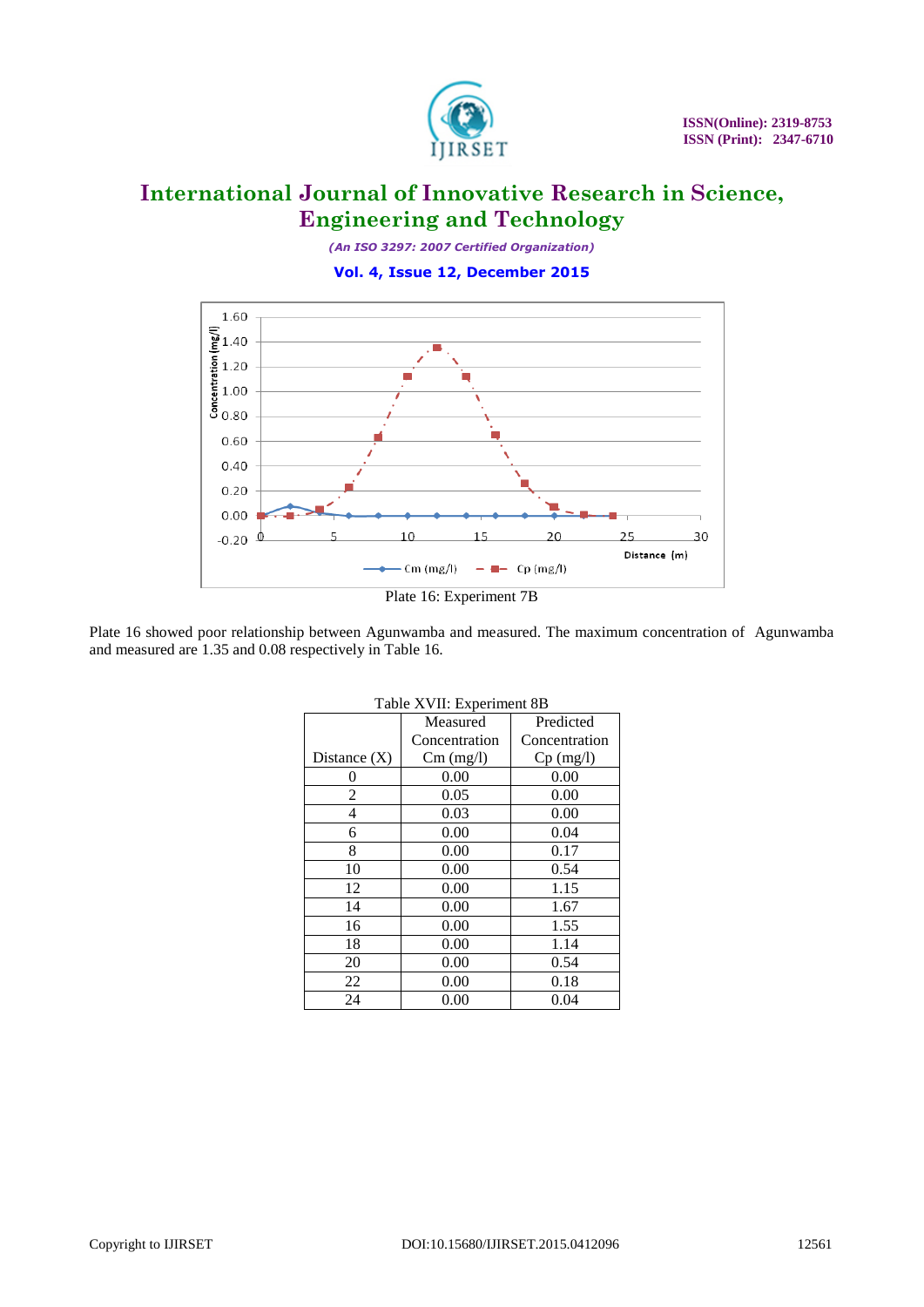

*(An ISO 3297: 2007 Certified Organization)*

**Vol. 4, Issue 12, December 2015**



Plate 17: Experiment 8B

Poor relationship between Agunwamba and measured exist in Plate 16. The maximum concentration of Agunwamba and measured are 1.67 and 0.05 respectively in Table 16.

| $1$ aule $\Lambda$ v III. Experiment 9D |               |               |
|-----------------------------------------|---------------|---------------|
|                                         | Measured      | Predicted     |
| Distance                                | Concentration | Concentration |
| (X)                                     | $Cm$ (mg/l)   | $Cp$ (mg/l)   |
| 0                                       | 0.00          | 0.00          |
| 2                                       | 0.15          | 0.00          |
| 4                                       | 0.30          | 0.00          |
| 6                                       | 0.00          | 0.03          |
| 8                                       | 0.00          | 0.17          |
| 10                                      | 0.00          | 0.57          |
| 12                                      | 0.00          | 1.22          |
| 14                                      | 0.00          | 1.72          |
| 16                                      | 0.00          | 1.65          |
| 18                                      | 0.00          | 1.04          |
| 20                                      | 0.00          | 0.44          |
| 22                                      | 0.00          | 0.13          |
| 24                                      | 0.00          | 0.02          |

| Table XVIII: Experiment 9B |
|----------------------------|
|----------------------------|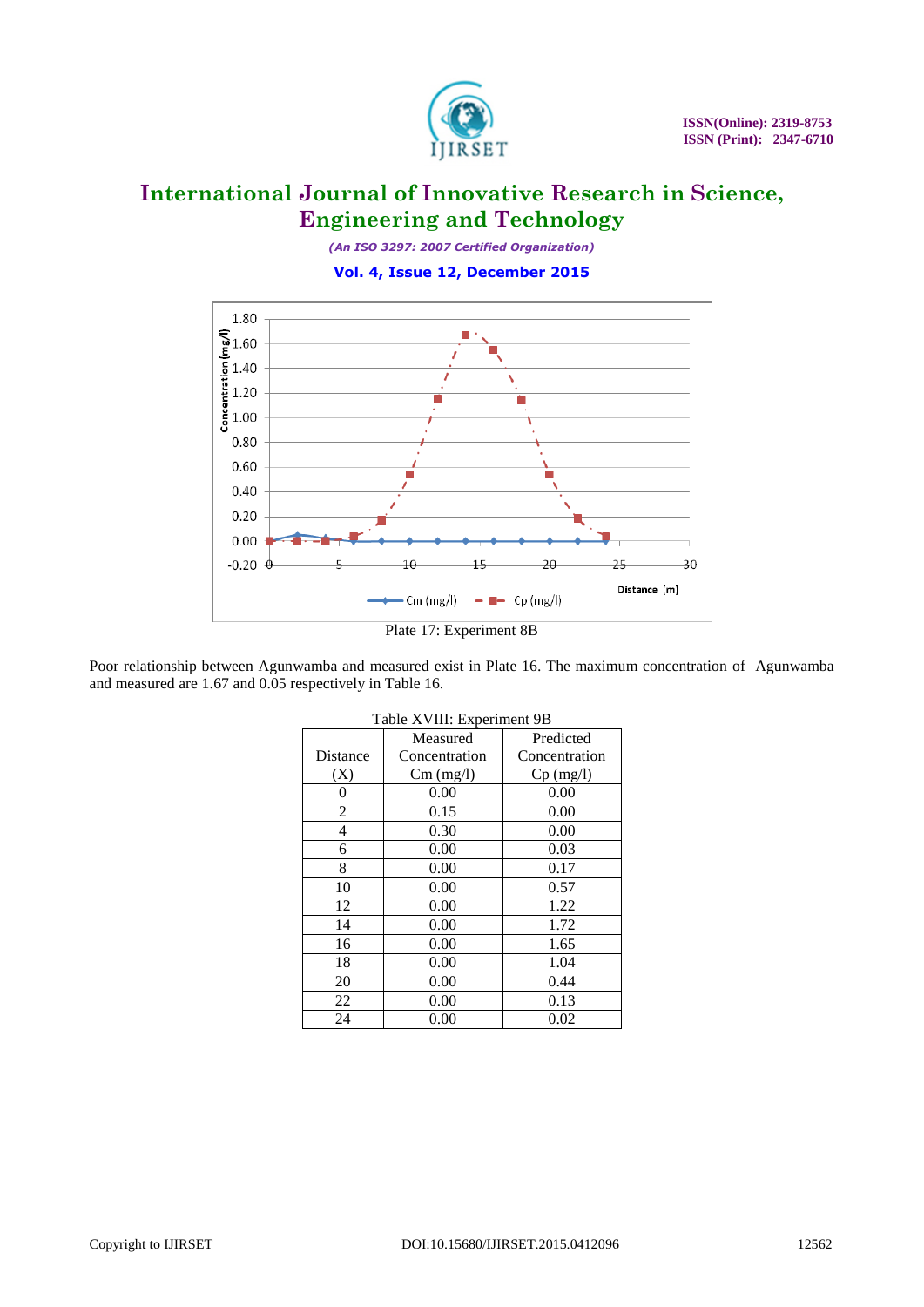

*(An ISO 3297: 2007 Certified Organization)*

#### **Vol. 4, Issue 12, December 2015**



Plate 18: Experiment 9B

Plate 18 showed poor relationship between Agunwamba and measured. The maximum concentration of Agunwamba and measured are 1.72 and 0.30 respectively in Table 18.

The implication of the foregoing is that while Levenspiel and Liu which give wider bases and larger surface areas are more realistic as discussed in  $\left[7\right]$ ,  $\left[8\right]$  and  $\left[9\right]$  because they will give better predictions of concentration of pollutants over a larger area and longer time, Polprasert and Bhattarai and Taylor models are far less likely to do.

Concentration distance curves as predicted by Agunwamba's model do not have the usual long tail (Plate 10-17). They begin to rise gradually at very short distance, to a peak and then fall gradually to zero. Guasianity is thus approximated at very short distances which is the valid behavior of field ponds.

From the foregoing, while Liu's model will do well in predicting pond performance, Agunwamba's will give better measurement of field pond performance. Agunwamba's model gains advantage over Levenspiel's because sampling method is less laborious, time saving and therefore cost effective.

#### **V.CONCLUSION**

Several models used for the determination of dispersion number d, have been compared. Liu's model compares most favourably with the measured. It will thus predict pond performance more closely and is therefore better used for design of new ponds. The more recently proposed model by Agunwamba, though mathematically cumbersome, is a better method of measuring d in field ponds than Levenspiel's because it is less time consuming, economically effective and provides a better picture of concentration of pollutants from inlet to exit ends of the pond. However, unlike Liu's model it cannot be used in the design of new ponds.

#### **REFERENCES**

- [1.] Levenspiel O. and Smith, W. K., "Notes on the Diffusion Type Model for Longitudinal Mixing of Thirds in Flow" Chem. Eng. Sci. Vol. 6, (1957) Pp 277 – 233.
- [2.] Mara, D. D. and Pearson, H., "Artificial Freshwater Environment Waste Stabilization Pond", Biotechnology (Edited by Rehm, H. J and Reed G.) Vol. 8 (1986) Pp 178 – 205.
- [3.] Polprasert, C. and Bhattarai, K. K., "Dispersion Model for Waste Stabilization Ponds", J. of Env. Eng. Div. ASCE Vol. III Number 1,  $(1985)$  Pp  $45 - 49$ .
- [4.] Liu, H., "Predicting Dispersion Coefficient of Streams" J. Env. Eng. Div. ASCE, Vol. 103 Number 1 (1977) Pp. 59 60.
- [5.] Agunwamba, J. C. and Uneke, L. A. "Prediction of Dispersion Number Using Constant Time Variable Distance Equation" Int. J. of Eng. Sci., Vol. 3 Number 4 (2011) Pp 25 – 30.